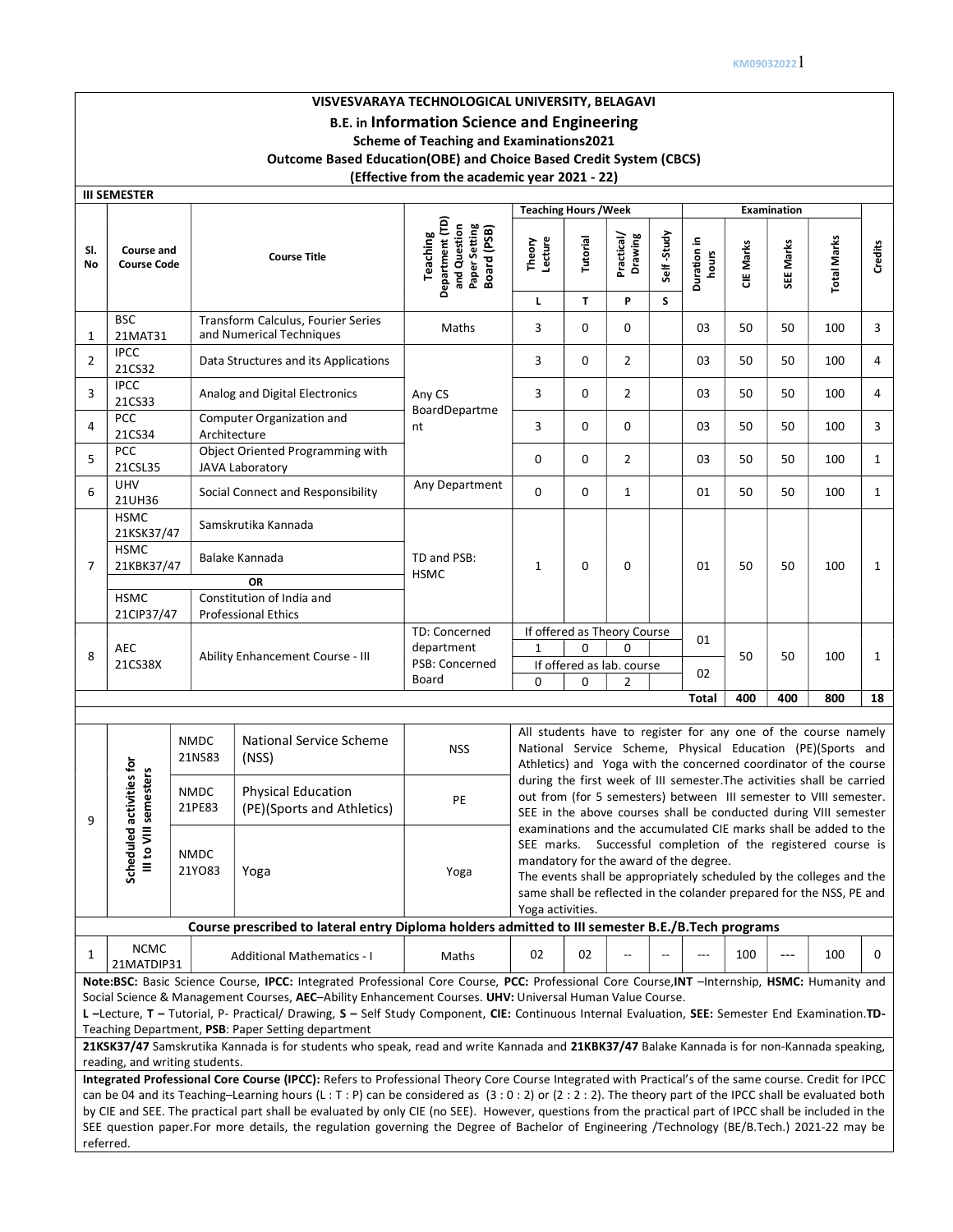21INT49Inter/Intra Institutional Internship: All the students admitted to engineering programs under the lateral entry category shall have to undergo a mandatory 21INT49 Inter/Intra Institutional Internshipof 03 weeks during the intervening period of III and IV semesters. The internship shall be slated for CIE only and will not have SEE. The letter grade earned through CIE shall be included in the IV semester grade card.The internship shall be considered as a head of passing and shall be considered for vertical progression and for the award of degree. Those, who do not take up / complete the internship shall be declared fail and shall have to complete during subsequently after satisfying the internship requirements. The faculty coordinator or mentor shall monitor the students' internship progress and interact with them for the successful completion of the internship.

## Non–credit mandatory courses (NCMC):

#### (A)Additional Mathematics I and II:

(1)These courses are prescribed for III and IV semesters respectively to lateral entry Diploma holders admitted to III semester of B.E./B.Tech., programs. They shall attend the classes during the respective semesters to complete all the formalities of the course and appear for the Continuous Internal Evaluation (CIE). In case, any student fails to register for the said course/fails to secure the minimum 40 % of the prescribed CIE marks, he/she shall be deemed to have secured an F grade. In such a case, the student has to fulfill the course requirements during subsequent semester/s to earn the qualifying CIE marks. These courses are slated for CIE only and has no SEE.

(2)Additional Mathematics I and II shall not be considered for vertical progression as well as for the calculation of SGPA and CGPA, but completion of the courses shall be mandatory for the award of degree.

(3)Successful completion of the coursesAdditional Mathematics I and IIshall be indicated as satisfactory in the grade card. Non-completion of the coursesAdditional Mathematics I and IIshall be indicated as Unsatisfactory.

#### (B) National Service Scheme/Physical Education (Sport and Athletics)/ Yoga:

(1) Securing 40 % or more in CIE,35 % or more marks in SEE and 40 % or more in the sum total of CIE + SEE leads to successful completion of the registered course.

(2) In case, students fail to secure 35 % marks in SEE, they have to appear for SEE during the subsequent examinations conducted by the University.

(3)In case, any student fails to register for NSS, PE or Yoga/fails to secure the minimum 40 % of the prescribed CIE marks, he/she shall be deemed to have not completed the requirements of the course. In such a case, the student has to fulfill the course requirements during subsequent semester/s to earn the qualifying CIE marks.

(4) Successful completion of the course shall be indicated as satisfactory in the grade card. Non-completion of the course shall be indicated as Unsatisfactory.

(5)These coursesshall not be considered for vertical progression as well as for the calculation of SGPA and CGPA, but completion of the courses shall be mandatory for the award of degree.

| <b>Ability Enhancement Course - III</b> |                         |         |  |  |  |  |  |
|-----------------------------------------|-------------------------|---------|--|--|--|--|--|
| 21CS381                                 | <b>Mastering Office</b> | 21CS383 |  |  |  |  |  |
| 21CS382                                 | C++ Programming         | 21CS384 |  |  |  |  |  |
|                                         |                         |         |  |  |  |  |  |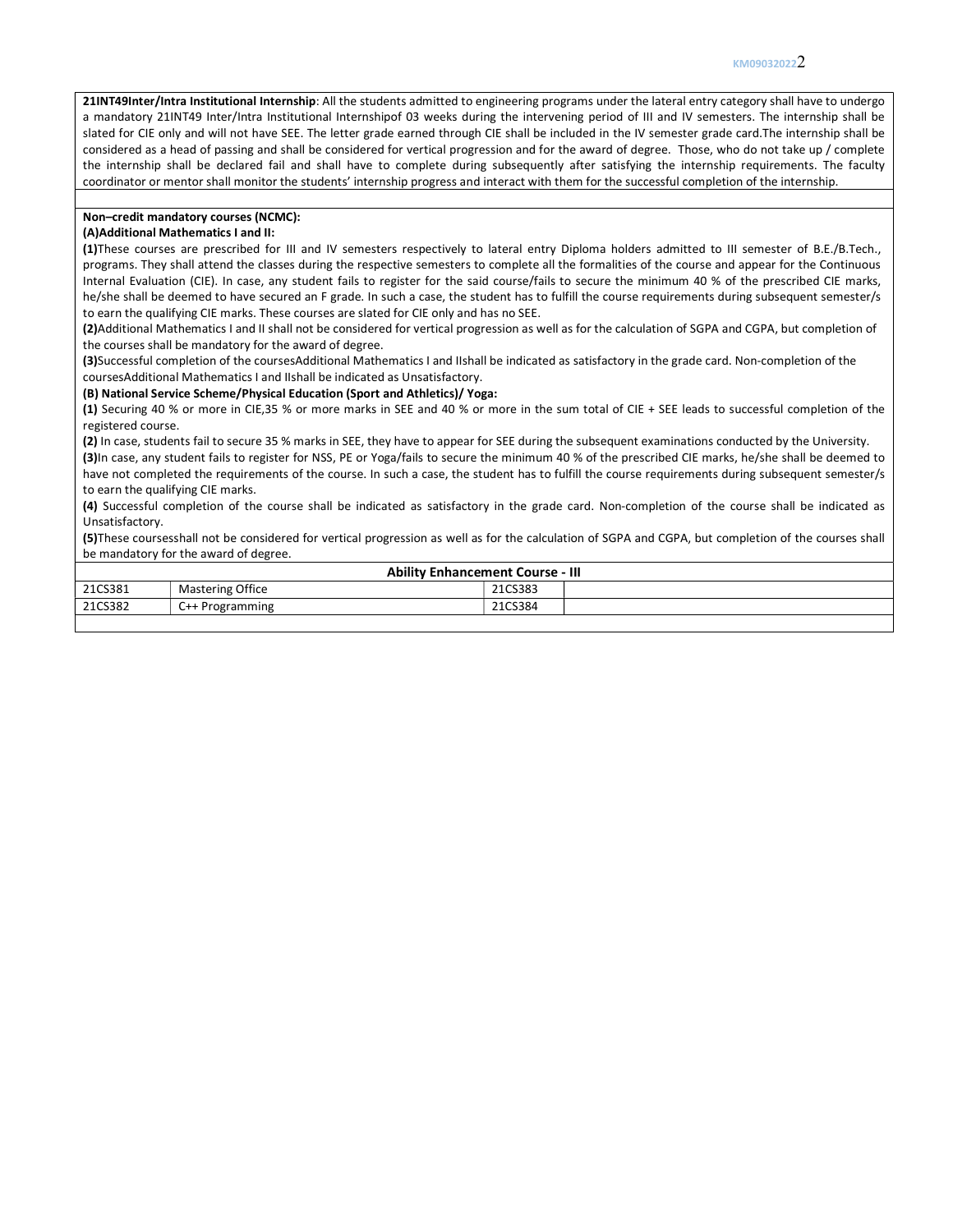# VISVESVARAYA TECHNOLOGICAL UNIVERSITY, BELAGAVI B.E. in Information Science and Engineering Scheme of Teaching and Examinations 2021 Outcome-Based Education(OBE) and Choice Based Credit System (CBCS) (Effective from the academic year 2021 - 22)

|                | <b>IV SEMESTER</b>                      |                                                                                                                                                                                                                                                                                                                                                                                                                                                                                                                                         |                                                                             |                             |                      |                                                                                                                                                                                                                          |            |                      |           |                          |                    |                |
|----------------|-----------------------------------------|-----------------------------------------------------------------------------------------------------------------------------------------------------------------------------------------------------------------------------------------------------------------------------------------------------------------------------------------------------------------------------------------------------------------------------------------------------------------------------------------------------------------------------------------|-----------------------------------------------------------------------------|-----------------------------|----------------------|--------------------------------------------------------------------------------------------------------------------------------------------------------------------------------------------------------------------------|------------|----------------------|-----------|--------------------------|--------------------|----------------|
|                |                                         |                                                                                                                                                                                                                                                                                                                                                                                                                                                                                                                                         |                                                                             |                             |                      | <b>Teaching Hours / Week</b>                                                                                                                                                                                             |            |                      |           | <b>Examination</b>       |                    |                |
| SI.<br>No      | <b>Course and</b><br><b>Course Code</b> | <b>Course Title</b>                                                                                                                                                                                                                                                                                                                                                                                                                                                                                                                     | Department (TD)<br>Paper Setting<br>Board (PSB)<br>and Question<br>Teaching | Lecture<br>Theory           | Tutorial             | Practical/<br>Drawing                                                                                                                                                                                                    | Self-Study | Duration in<br>hours | CIE Marks | SEE Marks                | <b>Total Marks</b> | <b>Credits</b> |
|                |                                         |                                                                                                                                                                                                                                                                                                                                                                                                                                                                                                                                         |                                                                             | L.                          | T.                   | P                                                                                                                                                                                                                        | S          |                      |           |                          |                    |                |
| 1              | <b>BSC</b><br>21CS41                    | Mathematical Foundations for<br>Computing                                                                                                                                                                                                                                                                                                                                                                                                                                                                                               | Maths                                                                       | $\overline{2}$              | 2                    | 0                                                                                                                                                                                                                        |            | 03                   | 50        | 50                       | 100                | 3              |
| 2              | <b>IPCC</b><br>21CS42                   | Design and Analysis of Algorithms                                                                                                                                                                                                                                                                                                                                                                                                                                                                                                       |                                                                             | 3                           | 0                    | $\overline{2}$                                                                                                                                                                                                           |            | 03                   | 50        | 50                       | 100                | 4              |
| 3              | <b>IPCC</b><br>21CS43                   | Microcontroller and Embedded<br>System                                                                                                                                                                                                                                                                                                                                                                                                                                                                                                  | Any CS Board<br>Department                                                  | 3                           | 0                    | $\overline{2}$                                                                                                                                                                                                           |            | 03                   | 50        | 50                       | 100                | 4              |
| $\overline{4}$ | PCC<br>21CS44                           | <b>Operating System</b>                                                                                                                                                                                                                                                                                                                                                                                                                                                                                                                 |                                                                             | $\overline{2}$              | $\overline{2}$       | $\Omega$                                                                                                                                                                                                                 |            | 03                   | 50        | 50                       | 100                | 3              |
| 5              | <b>AEC</b><br>21BE45                    | <b>Biology For Engineers</b>                                                                                                                                                                                                                                                                                                                                                                                                                                                                                                            | BT, CHE, PHY                                                                | $\overline{2}$              | $\Omega$             | 0                                                                                                                                                                                                                        |            | 02                   | 50        | 50                       | 100                | 2              |
| 6              | <b>PCC</b><br>21CSL46                   | Python Programming Laboratory                                                                                                                                                                                                                                                                                                                                                                                                                                                                                                           | Any CS Board<br>Department                                                  | $\Omega$                    | $\Omega$             | $\overline{2}$                                                                                                                                                                                                           |            | 03                   | 50        | 50                       | 100                | $\mathbf{1}$   |
|                | <b>HSMC</b><br>21KSK37/47               | Samskrutika Kannada                                                                                                                                                                                                                                                                                                                                                                                                                                                                                                                     |                                                                             | $\mathbf{1}$                |                      |                                                                                                                                                                                                                          |            | 01                   |           |                          |                    |                |
| 7              | <b>HSMC</b><br>21KBK37/47               | Balake Kannada                                                                                                                                                                                                                                                                                                                                                                                                                                                                                                                          | <b>HSMC</b>                                                                 |                             | $\mathbf 0$          | $\Omega$                                                                                                                                                                                                                 |            |                      | 50        | 50                       | 100                | $\mathbf{1}$   |
|                |                                         | <b>OR</b>                                                                                                                                                                                                                                                                                                                                                                                                                                                                                                                               |                                                                             |                             |                      |                                                                                                                                                                                                                          |            |                      |           |                          |                    |                |
|                | <b>HSMC</b><br>21CIP37/47               | Constitution of India & Professional<br><b>Ethics</b>                                                                                                                                                                                                                                                                                                                                                                                                                                                                                   |                                                                             |                             |                      |                                                                                                                                                                                                                          |            |                      |           |                          |                    |                |
|                |                                         |                                                                                                                                                                                                                                                                                                                                                                                                                                                                                                                                         | TD and PSB:                                                                 |                             |                      | If offered as theory Course                                                                                                                                                                                              |            | 01                   |           |                          |                    |                |
| 8              | AEC<br>21CS48X                          | Ability Enhancement Course-IV                                                                                                                                                                                                                                                                                                                                                                                                                                                                                                           | Concerned<br>department                                                     | $\mathbf{1}$<br>0           | $\Omega$<br>$\Omega$ | 0<br>If offered as lab. course<br>$\overline{2}$                                                                                                                                                                         |            | 02                   | 50        | 50                       | 100                | $\mathbf{1}$   |
| 9              | <b>UHV</b><br>21UH49                    | UniversalHumanValues                                                                                                                                                                                                                                                                                                                                                                                                                                                                                                                    | Any<br>Department                                                           | $\mathbf{1}$                | 0                    | $\Omega$                                                                                                                                                                                                                 |            | 01                   | 50        | 50                       | 100                | 1              |
| 10             | INT<br>21INT49                          | Inter/Intra Institutional Internship                                                                                                                                                                                                                                                                                                                                                                                                                                                                                                    | Evaluation By<br>the<br>appropriate<br>authorities                          | Completed<br>and<br>Lateral | IV                   | during<br>intervening period of I and<br>III semesters by students<br>admitted to first year of<br>BE./B.Tech and during the<br>intervening period of III<br>semesters by<br>entry students<br>admitted to III semester. | the        | 3                    | 100       | $\overline{\phantom{a}}$ | 100                | 2              |
|                |                                         |                                                                                                                                                                                                                                                                                                                                                                                                                                                                                                                                         |                                                                             |                             |                      |                                                                                                                                                                                                                          |            | Total                | 550       | 450                      | 1000               | 22             |
|                |                                         | Course prescribed to lateral entry Diploma holders admitted to III semester of Engineering programs                                                                                                                                                                                                                                                                                                                                                                                                                                     |                                                                             |                             |                      |                                                                                                                                                                                                                          |            |                      |           |                          |                    |                |
| 1              | <b>NCMC</b><br>21MATDIP41               | <b>Additional Mathematics - II</b>                                                                                                                                                                                                                                                                                                                                                                                                                                                                                                      | Maths                                                                       | 02                          | 02                   |                                                                                                                                                                                                                          |            |                      | 100       | $\overline{\phantom{a}}$ | 100                | $\Omega$       |
|                |                                         | Note: BSC: Basic Science Course, IPCC: Integrated Professional Core Course, PCC: Professional Core Course, AEC -Ability Enhancement Courses,<br>HSMC: Humanity and Social Science and Management Courses, UHV- Universal Human Value Courses.<br>L-Lecture, T-Tutorial, P-Practical/Drawing, S-Self Study Component, CIE: Continuous Internal Evaluation, SEE: Semester End Examination.<br>21KSK37/47 Samskrutika Kannada is for students who speak, read and write Kannada and 21KBK37/47 Balake Kannada is for non-Kannada speaking, |                                                                             |                             |                      |                                                                                                                                                                                                                          |            |                      |           |                          |                    |                |
|                | reading, and writing students.          | Integrated Professional Core Course (IPCC): Refers to Professional Theory Core Course Integrated with Practical's of the same course. Credit for IPCC                                                                                                                                                                                                                                                                                                                                                                                   |                                                                             |                             |                      |                                                                                                                                                                                                                          |            |                      |           |                          |                    |                |
|                |                                         | can be 04 and its Teaching - Learning hours (L:T:P) can be considered as $(3:0:2)$ or $(2:2:2)$ . The theory part of the IPCC shall be evaluated both<br>by CIE and SEE. The practical part shall be evaluated by only CIE (no SEE). However, questions from practical part of IPCCshall be included in the SEE<br>question paper.For more details the regulation governing the Degree of Bachelor of Engineering /Technology (BE/B.Tech.) 2021-22 may be referred.                                                                     |                                                                             |                             |                      |                                                                                                                                                                                                                          |            |                      |           |                          |                    |                |
|                | <b>Additional Mathematics - II:</b>     | Non - credit mandatory course (NCMC):                                                                                                                                                                                                                                                                                                                                                                                                                                                                                                   |                                                                             |                             |                      |                                                                                                                                                                                                                          |            |                      |           |                          |                    |                |
|                |                                         | (1) Lateral entry Diploma holders admitted to III semester of B.E./B.Tech., shall attend the classes during the IV semester to complete all the                                                                                                                                                                                                                                                                                                                                                                                         |                                                                             |                             |                      |                                                                                                                                                                                                                          |            |                      |           |                          |                    |                |
|                |                                         | formalities of the course and appear for the Continuous Internal Evaluation (CIE). In case, any student fails to register for the said course/fails to                                                                                                                                                                                                                                                                                                                                                                                  |                                                                             |                             |                      |                                                                                                                                                                                                                          |            |                      |           |                          |                    |                |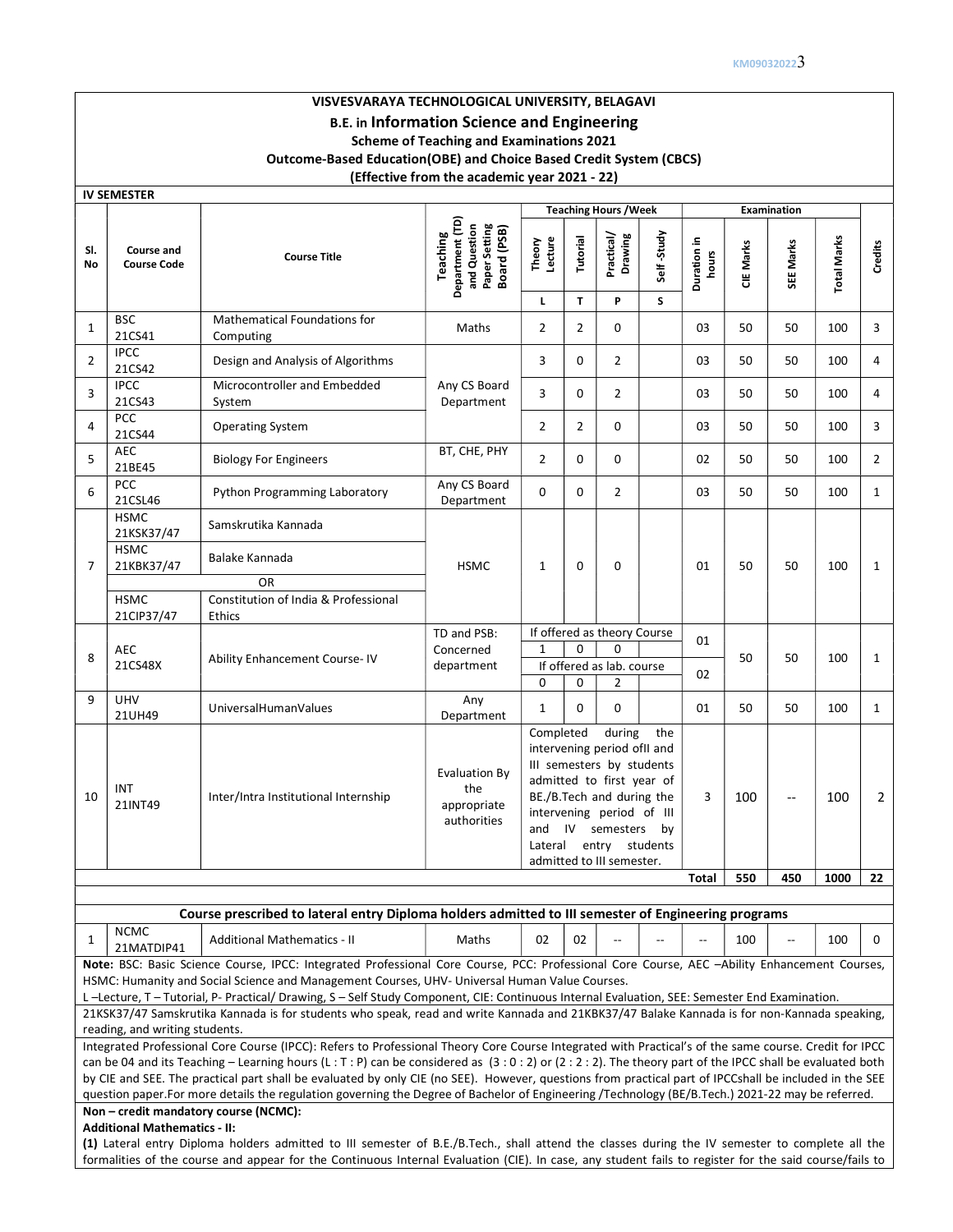#### KM090320224

secure the minimum 40 % of the prescribed CIE marks, he/she shall be deemed to have secured an F grade. In such a case, the student has to fulfil the course requirements during subsequent semester/s to earn the qualifying CIE marks. These courses are slated for CIE only and has no SEE. (2) Additional Mathematics I and II shall not be considered for vertical progression as well as for the calculation of SGPA and CGPA, but completion of

the courses shall be mandatory for the award of degree.

(3)Successful completion of the course Additional Mathematics IIshall be indicated as satisfactory in the grade card. Non-completion of the coursesAdditional Mathematics IIshall be indicated as Unsatisfactory.

|         | <b>Ability Enhancement Course - IV</b> |         |                 |  |  |  |  |  |  |  |
|---------|----------------------------------------|---------|-----------------|--|--|--|--|--|--|--|
| 21CS481 | Unix Shell Programming                 | 21CS483 | Web Programming |  |  |  |  |  |  |  |
| 21CS482 | R Programming                          | 21CS484 |                 |  |  |  |  |  |  |  |
|         |                                        |         |                 |  |  |  |  |  |  |  |

### Internship of 04 weeks during the intervening period of IV and V semesters; 21INT68Innovation/ Entrepreneurship/ Societalbased Internship.

(1)All the students shall have to undergo a mandatory internship of 04 weeks during the intervening period of IV and V semesters. The internship shall be slated for CIE only and will not have SEE. The letter grade earned through CIE shall be included in the VI semester grade card.The internship shall be considered as a head of passing and shall be considered for vertical progression and for the award of degree. Those, who do not take up / complete the internship shall be considered under F (fail) grade and shall have to complete during subsequently after satisfying the internship requirements.

(2)Innovation/ Entrepreneurship Internshipshall be carried out at industry, State and Central Government /Non-government organizations (NGOs), micro, small and medium enterprise (MSME), Innovation centers or Incubation centers. Innovation need not be a single major breakthrough; it can also be a series of small or incremental changes.Innovation of any kind can also happen outside of the business world.

Entrepreneurship internships offers a chance to gain hands on experience in the world of entrepreneurship and helps to learn what it takes to run a small entrepreneurial business by performing intern duties with an established company. This experience can then be applied to future business endeavours.Start-ups and small companies are a preferred place to learn the business tack ticks for future entrepreneurs as learning how a small business operates will serve the intern well when he/she manages his/her own company. Entrepreneurship acts as a catalyst to open the minds to creativity and innovation.Entrepreneurship internship can be from several sectors, including technology, small and medium-sized, and the service sector.

(3) Societal or social internship.

Urbanization is increasing on a global scale; and yet, half the world's population still resides in rural areas and is devoid of many things that urban population enjoy. Rural internship, is a work-based activity in which students will have a chance to solve/reduce the problems of the rural place for better living.

As proposed under the AICTE rural internship programme, activities under Societal or social internship, particularly in rural areas, shall be considered for 40 points under AICTE activity point programme.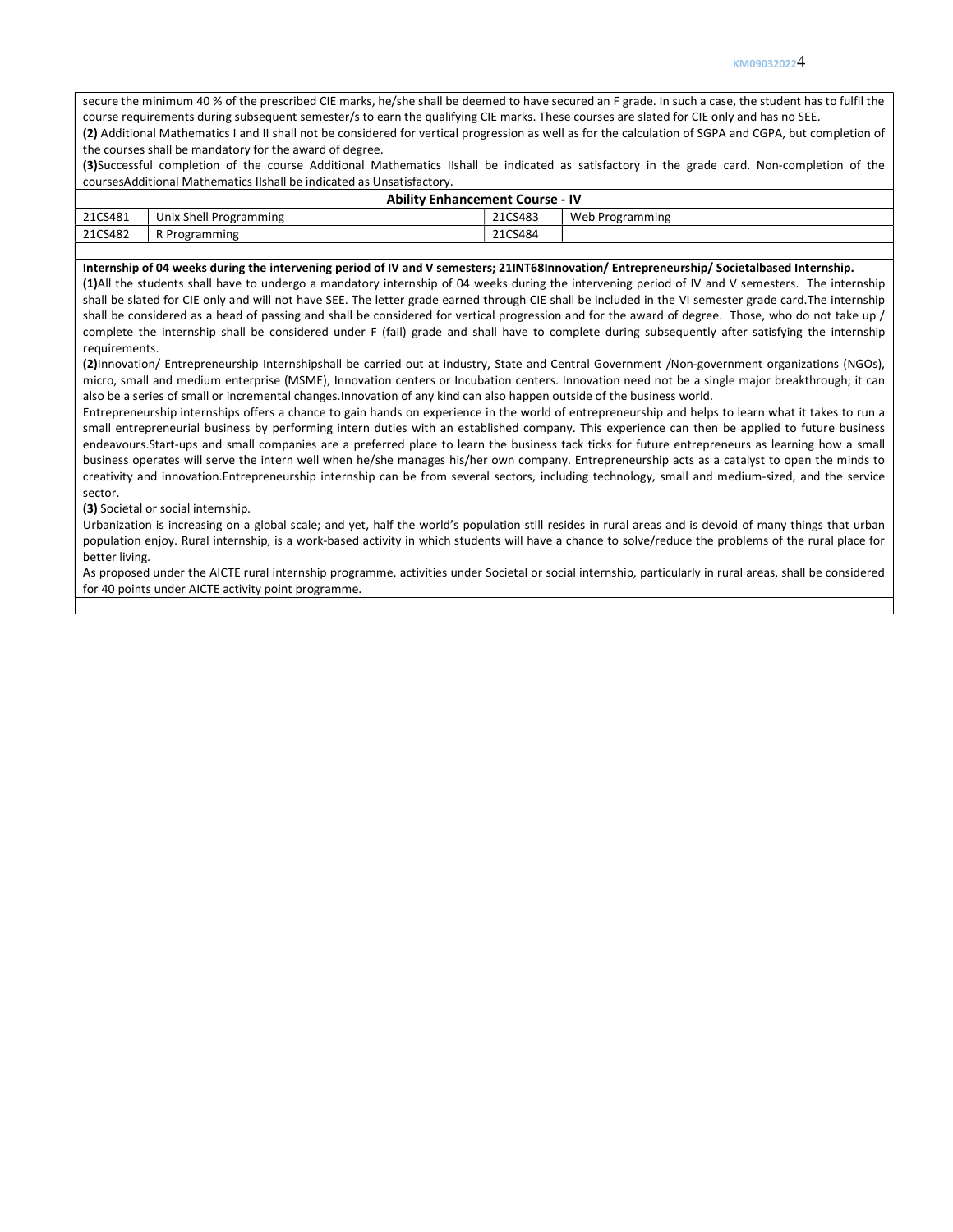# VISVESVARAYA TECHNOLOGICAL UNIVERSITY, BELAGAVI B.E. in Information Science and Engineering Scheme of Teaching and Examinations 2021 Outcome Based Education(OBE) and Choice Based Credit System (CBCS) (Effective from the academic year 2021 - 22)

V SEMESTER

|                |                                  |                                                               |                                                                             |                        | <b>Teaching Hours / Week</b> |                              |                 |                      |           | <b>Examination</b> |                    |                |
|----------------|----------------------------------|---------------------------------------------------------------|-----------------------------------------------------------------------------|------------------------|------------------------------|------------------------------|-----------------|----------------------|-----------|--------------------|--------------------|----------------|
| SI.<br>No      | Course and<br><b>Course Code</b> | <b>Course Title</b>                                           | Department (TD)<br>and Question<br>Paper Setting<br>Board (PSB)<br>Teaching | Theory<br>Lecture<br>L | Tutorial<br>$\mathbf{T}$     | Practical/<br>Drawing<br>P   | Self-Study<br>S | Duration in<br>hours | CIE Marks | SEE Marks          | <b>Total Marks</b> | Credits        |
| $\mathbf{1}$   | <b>BSC</b>                       | Automata Theory and compiler                                  |                                                                             | 3                      | $\Omega$                     | 0                            |                 | 03                   | 50        | 50                 | 100                | 3              |
|                | 21CS51                           | Design                                                        |                                                                             |                        |                              |                              |                 |                      |           |                    |                    |                |
|                | <b>IPCC</b><br>21CS52            | <b>Computer Network</b>                                       |                                                                             | 3                      | $\Omega$                     | $\overline{2}$               |                 | 03                   | 50        | 50                 | 100                | 4              |
|                | PCC<br>21CS53                    | Database Management Systems                                   | Any CS Board<br>Department                                                  | $\overline{3}$         | $\Omega$                     | $\mathbf 0$                  |                 | 03                   | 50        | 50                 | 100                | 3              |
| $\overline{4}$ | <b>PCC</b><br>21CS54             | Artificial Intelligence and Machine<br>Learning               |                                                                             | 3                      | $\Omega$                     | 0                            |                 | 03                   | 50        | 50                 | 100                | 3              |
| 5              | PCC<br>21CSL55                   | Database Management Systems<br>Laboratory with Mini Project   |                                                                             | $\Omega$               | 0                            | $\overline{2}$               |                 | 03                   | 50        | 50                 | 100                | $\mathbf{1}$   |
| 6              | AEC<br>21XX56                    | Research Methodology &<br><b>Intellectual Property Rights</b> | TD: Any<br>Department<br>PSB: As<br>identified by<br>university             | $\overline{2}$         | $\mathbf 0$                  | $\mathbf 0$                  |                 | 02                   | 50        | 50                 | 100                | $\overline{2}$ |
|                | <b>HSMC</b><br>21CIV57           | <b>Environmental Studies</b>                                  | TD: Civil/<br>Environmental<br>/Chemistry/<br>Biotech.<br>PSB: Civil Engg   | $\mathbf{1}$           | 0                            | $\mathbf 0$                  |                 | $\mathbf{1}$         | 50        | 50                 | 100                | $\mathbf{1}$   |
|                |                                  |                                                               |                                                                             |                        |                              | If offered as Theory courses |                 |                      |           |                    |                    |                |
|                | AEC                              |                                                               | Concerned                                                                   | $\mathbf{1}$           | $\Omega$                     | $\Omega$                     |                 | 01                   |           |                    |                    |                |
|                | 21CS58X                          | Ability Enhancement Course-V                                  | Board                                                                       |                        |                              | If offered as lab. courses   |                 |                      | 50        | 50                 | 100                | $\mathbf{1}$   |
|                |                                  |                                                               |                                                                             | $\Omega$               | 0                            | 2                            |                 | 02                   |           |                    |                    |                |
|                |                                  |                                                               |                                                                             |                        |                              |                              |                 | <b>Total</b>         | 400       | 400                | 800                | 18             |
|                |                                  |                                                               | <b>Ability Enhancement Course - IV</b>                                      |                        |                              |                              |                 |                      |           |                    |                    |                |
|                | 21CS551                          | Angular and React JS                                          |                                                                             | 21CS553                |                              |                              |                 |                      |           |                    |                    |                |
|                | 21CS552                          | C# and Dot Net Framework                                      |                                                                             | 21CS554                |                              |                              |                 |                      |           |                    |                    |                |

Note: BSC: Basic Science Course, PCC: Professional Core Course, IPCC: Integrated Professional Core Course, AEC –Ability Enhancement Course INT – Internship, HSMC: Humanity and Social Science & Management Courses.

L –Lecture, T – Tutorial, P- Practical/ Drawing, S – Self Study Component, CIE: Continuous Internal Evaluation, SEE: Semester End Examination.

Integrated Professional Core Course (IPCC): refers to Professional Theory Core Course Integrated with Practical of the same course. Credit for IPCC can be 04 and its Teaching – Learning hours (L: T: P) can be considered as  $(3:0:2)$  or  $(2:2:2)$ . Theory part of the IPCC shall be evaluated both by CIE and SEE. The practical part shall be evaluated by CIE only and there shall be no SEE. For more details the regulation governing the Degree of Bachelor of Engineering /Technology (BE/B.Tech.) 2021-22 may be referred.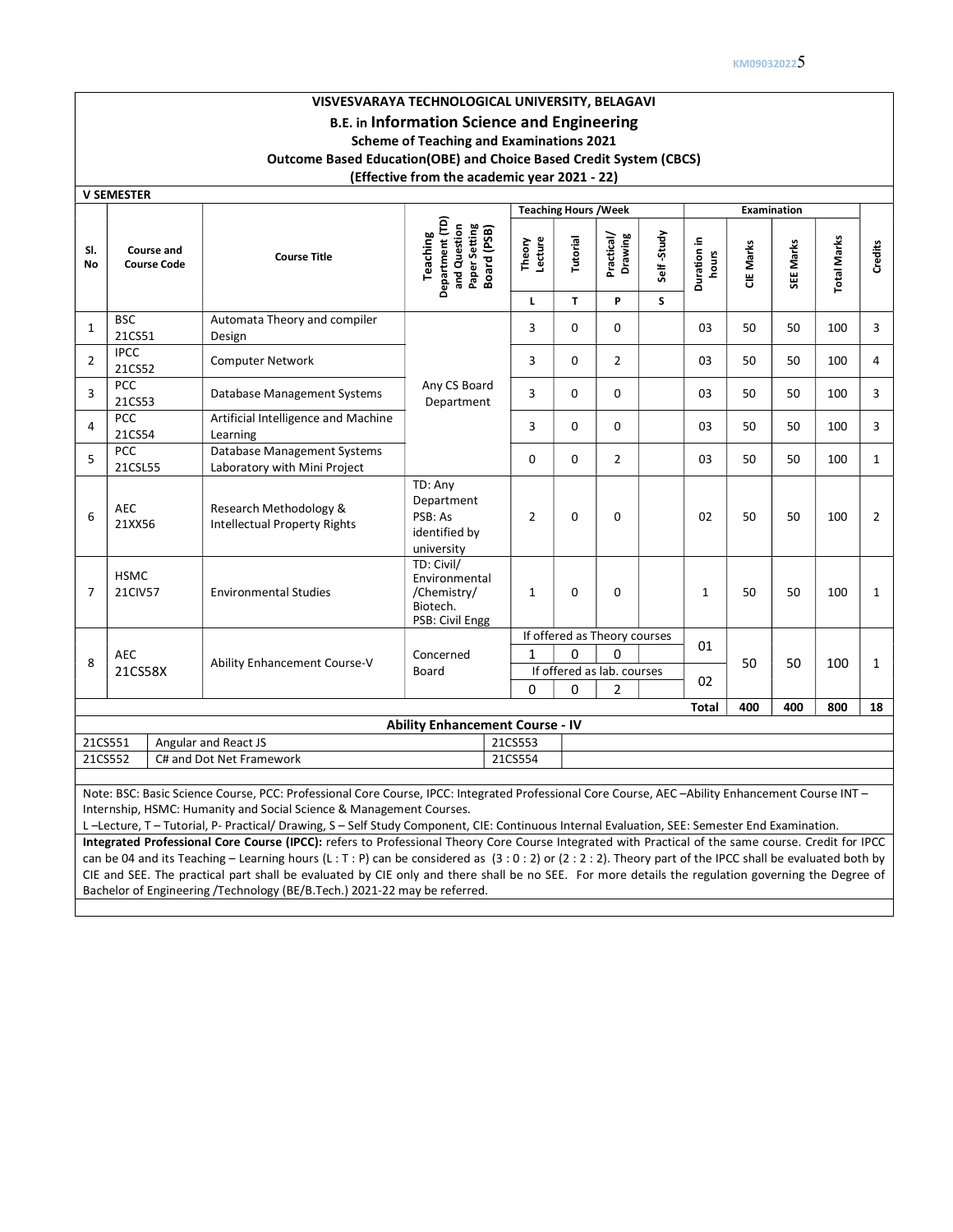## VISVESVARAYA TECHNOLOGICAL UNIVERSITY, BELAGAVI B.E. in Information Science and Engineering Scheme of Teaching and Examinations 2021 Outcome-Based Education(OBE) and Choice Based Credit System (CBCS) (Effective from the academic year 2021 - 22)

VI SEMESTER

|                                         |                                  |                                                     |                                                                             | <b>Teaching Hours / Week</b>                                                    |                |                       |            |                                |           | <b>Examination</b>       |                    |                |
|-----------------------------------------|----------------------------------|-----------------------------------------------------|-----------------------------------------------------------------------------|---------------------------------------------------------------------------------|----------------|-----------------------|------------|--------------------------------|-----------|--------------------------|--------------------|----------------|
| SI.<br><b>No</b>                        | Course and<br><b>Course Code</b> | <b>Course Title</b>                                 | Department (TD)<br>and Question<br>Paper Setting<br>Board (PSB)<br>Teaching | Theory<br>Lecture                                                               | Tutorial       | Practical/<br>Drawing | Self-Study | Duration in<br>hours           | CIE Marks | SEE Marks                | <b>Total Marks</b> | Credits        |
|                                         |                                  |                                                     |                                                                             | L                                                                               | $\mathbf{T}$   | P                     | S          |                                |           |                          |                    |                |
| $\mathbf 1$                             | <b>HSMC</b><br>21CS61            | Software Engineering and Project<br>Management      |                                                                             | $\overline{2}$                                                                  | $\overline{2}$ | 0                     |            | 03                             | 50        | 50                       | 100                | 3              |
| $\overline{2}$                          | <b>IPCC</b><br>21CS62            | <b>Fullstack Development</b>                        | Any CS Board                                                                | 3                                                                               | $\mathbf 0$    | $\overline{2}$        |            | 03                             | 50        | 50                       | 100                | 4              |
| $\overline{3}$                          | PCC<br>21IS63                    | <b>Software Testing</b>                             | Department                                                                  | 3                                                                               | $\mathbf 0$    | $\mathbf 0$           |            | 03                             | 50        | 50                       | 100                | 3              |
| $\overline{4}$                          | PEC<br>21XX64x                   | <b>Professional Elective Course-I</b>               |                                                                             | 3                                                                               | $\Omega$       | 0                     |            | 03                             | 50        | 50                       | 100                | 3              |
| 5                                       | <b>OEC</b><br>21XX65x            | Open Elective Course-I                              | Concerned<br>Department                                                     | $\overline{3}$                                                                  | $\mathbf 0$    | 0                     |            | 03                             | 50        | 50                       | 100                | 3              |
| 6                                       | <b>PCC</b><br>21ISL66            | Software TestingLaboratory                          | Any CS Board<br>Department                                                  | $\Omega$                                                                        | $\Omega$       | $\overline{2}$        |            | 03                             | 50        | 50                       | 100                | $\mathbf{1}$   |
| $\overline{7}$                          | MP<br>21ISMP67                   | Mini Project                                        |                                                                             | Two contact hours /week for<br>interaction between the<br>faculty and students. |                |                       |            | $\overline{\phantom{a}}$       | 100       | $\overline{\phantom{a}}$ | 100                | $\overline{2}$ |
| 8                                       | <b>INT</b><br>21INT68            | Innovation/Entrepreneurship<br>/Societal Internship | Completed during the intervening period of IV<br>and V semesters.           |                                                                                 |                |                       |            | $\overline{\phantom{a}}$       | 100       | $\hspace{0.05cm} \ldots$ | 100                | 3              |
| 500<br><b>Total</b><br>300<br>800<br>22 |                                  |                                                     |                                                                             |                                                                                 |                |                       |            |                                |           |                          |                    |                |
|                                         |                                  |                                                     | <b>Professional Elective - I</b>                                            |                                                                                 |                |                       |            |                                |           |                          |                    |                |
|                                         | 21CS641                          | Agile Technology                                    |                                                                             | 21CS644                                                                         |                |                       |            | Advanced Computer Architecture |           |                          |                    |                |
|                                         | 21CS642                          | Advanced JAVA Programming                           |                                                                             | 21CS645                                                                         |                |                       |            | Data science and Visualization |           |                          |                    |                |

| Open Electives – I offered by the Department to other Department students |                                             |         |                                |  |  |  |  |  |  |
|---------------------------------------------------------------------------|---------------------------------------------|---------|--------------------------------|--|--|--|--|--|--|
| 21CS651                                                                   | Introduction to Data Structure              | 21CS653 | Introduction to Cyber Security |  |  |  |  |  |  |
| 21CS652                                                                   | Introduction to Database Management Systems | 21CS654 | Programming in JAVA            |  |  |  |  |  |  |

Note:HSMC: Humanity and Social Science & Management Courses, IPCC: Integrated Professional Core Course, PCC: Professional Core Course, PEC: Professional Elective Courses, OEC–Open Elective Course, MP –Mini Project, INT –Internship.

L –Lecture, T – Tutorial, P - Practical / Drawing, S – Self Study Component, CIE: Continuous Internal Evaluation, SEE: Semester End Examination.

Integrated Professional Core Course (IPCC): Refers to Professional Theory Core Course Integrated with Practical of the same course. Credit for IPCC can be 04 and its Teaching - Learning hours (L: T: P) can be considered as  $(3:0:2)$  or  $(2:2:2)$ . The theory part of the IPCC shall be evaluated both by CIE and SEE. The practical part shall be evaluated by CIE only and there shall be no SEE. For more details, the regulation governing the Degree of Bachelor of Engineering /Technology (BE/B.Tech) 2021-22 may be referred.

#### Professional Elective Courses (PEC):

A professional elective (PEC) course is intended to enhance the depth and breadth of educational experience in the Engineering and Technology curriculum. Multidisciplinary courses that are added supplement the latest trend and advanced technology in the selected stream of engineering. Each group will provide an option to select one course out of five courses. The minimum students' strength for offering professional electives is 10. However, this conditional shall not be applicable to cases where the admission to the programme is less than 10.

### Open Elective Courses:

Students belonging to a particular stream of Engineering and Technology are not entitled for the open electives offered by their parent Department. However, they can opt an elective offered by other Departments, provided they satisfy the prerequisite condition if any. Registration to open electives shall be documented under the guidance of the Program Coordinator/ Advisor/Mentor.

### Selection of an open elective shall not be allowed if,

- (i) The candidate has studied the same course during the previous semesters of the program.
- (ii) The syllabus content of open electives is similar to that of the Departmental core courses or professional electives.
- (iii) A similar course, under any category, is prescribed in the higher semesters of the program.

In case, any college is desirous of offering a course (not included in the Open Elective List of the University) from streams such as Law, Business (MBA), Medicine, Arts, Commerce, etc., can seek permission, at least one month before the commencement of the semester, from the University by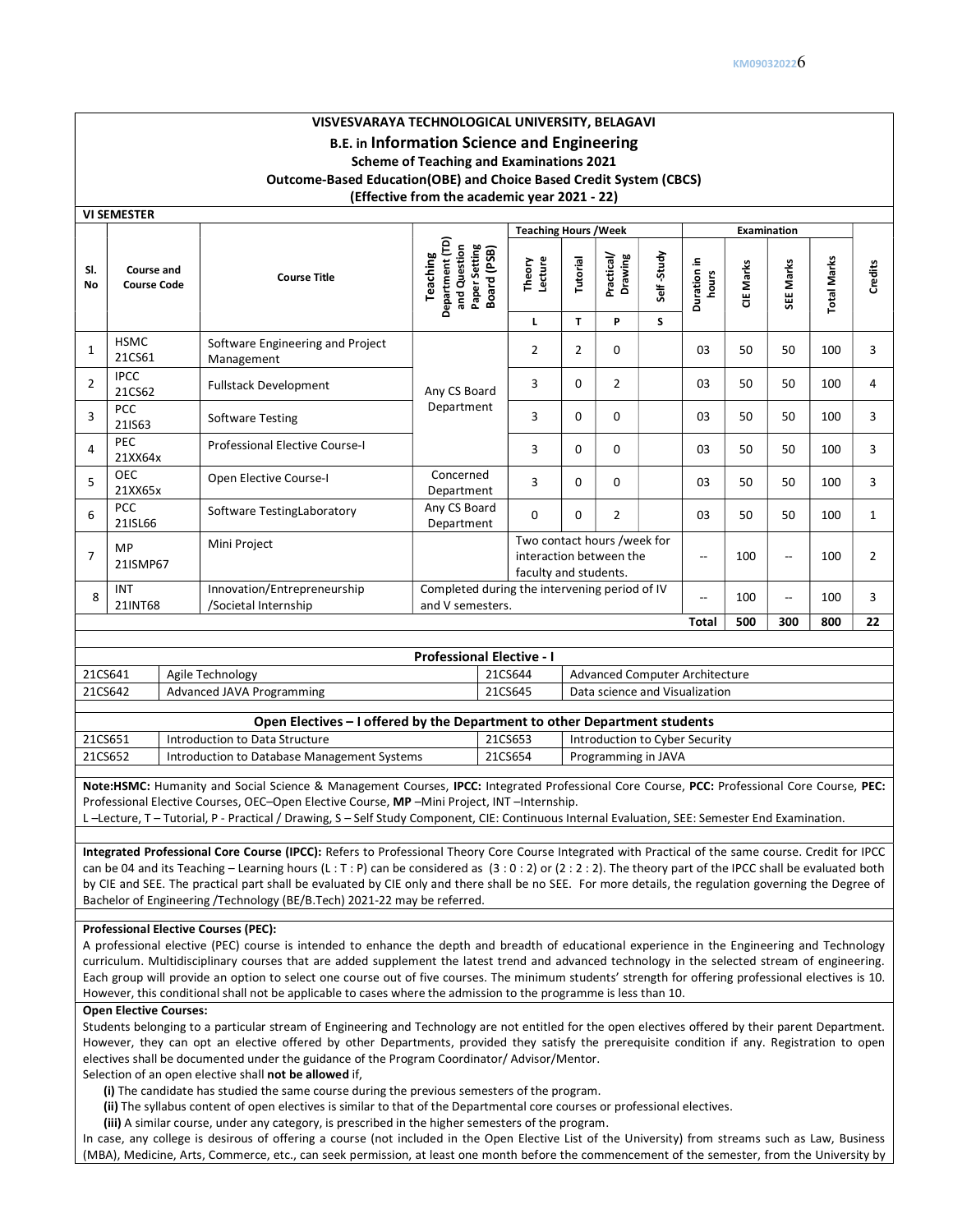submitting a copy of the syllabus along with the details of expertise available to teach the same in the college.

The minimum students' strength for offering open electives is 10. However, this conditional shall not be applicable to cases where the admission to the programme is less than 10.

Mini-project work: Mini Project is a laboratory-oriented course which will provide a platform to students to enhance their practical knowledge and skills by the development of small systems/applications.

Based on the ability/abilities of the student/s and recommendations of the mentor, a single discipline or a multidisciplinary Mini- project can be assigned to an individual student or to a group having not more than 4 students.

## CIE procedure for Mini-project:

(i) Single discipline: The CIE marks shall be awarded by a committee consisting of the Head of the concerned Department and two faculty members of the Department, one of them being the Guide. The CIE marks awarded for the Mini-project work shall be based on the evaluation of project report, project presentation skill, and question and answer session in the ratio of 50:25:25. The marks awarded for the project report shall be the same for all the batch mates.

(ii) Interdisciplinary: Continuous Internal Evaluation shall be group-wise at the college level with the participation of all the guides of the project. The CIE marks awarded for the Mini-project, shall be based on the evaluation of project report, project presentation skill, and question and answer session in the ratio 50:25:25. The marks awarded for the project report shall be the same for all the batch mates. No SEE component for Mini-Project.

### VII semester Classwork and Research Internship /Industry Internship (21INT82)

#### Swapping Facility

Institutions can swap VII and VIII Semester Scheme of Teaching and Examinations to accommodate research internship/ industry internship after the VI semester.

(2) Credits earned for the courses of VII and VIII Semester Scheme of Teaching and Examinations shall be counted against the corresponding semesters whether VII or VIII semester is completed during the beginning of IV year or later part of IV year of the program. Elucidation:

## At the beginning of IV year of the programme i.e., after VI semester, VII semester classwork and VIII semester Research Internship /Industrial Internship shall be permitted to be operated simultaneously by the University so that students have ample opportunity for internship. In other words, a good percentage of the class shall attend VII semester classwork and similar percentage of others shall attend to Research Internship or Industrial Internship.

Research/Industrial Internship shall be carried out at an Industry, NGO, MSME, Innovation centre, Incubation centre, Start-up, Centers of Excellence (CoE), Study Centre established in the parent institute and /or at reputed research organizations / institutes. The internship can also be rural internship.

The mandatory Research internship /Industry internship is for 24 weeks. The internship shall be considered as a head of passing and shall be considered for the award of degree. Those, who do not take up/complete the internship shall be declared fail and shall have to complete during the subsequent University examination after satisfying the internship requirements.

### INT21INT82Research Internship/ Industry Internship/Rural Internship

Research internship:A research internship is intended to offer the flavour of current research going on in the research field. It helps students get familiarized with the field and imparts the skill required for carrying out research.

Industry internship: Is an extended period of work experience undertaken by students to supplement their degree for professional development. It also helps them learn to overcome unexpected obstacles and successfully navigate organizations, perspectives, and cultures. Dealing with contingencies helps students recognize, appreciate, and adapt to organizational realities by tempering their knowledge with practical constraints.

Rural internship:A long-term goal, as proposed under the AICTE rural internship programme, shall be counted as rural internship activity.

The student can take up Interdisciplinary Research Internship or Industry Internship.

The faculty coordinator or mentor has to monitor the students' internship progress and interact with them to guide for the successful completion of the internship.

The students are permitted to carry out the internship anywhere in India or abroad. University shall not bear any expenses incurred in respect of internship.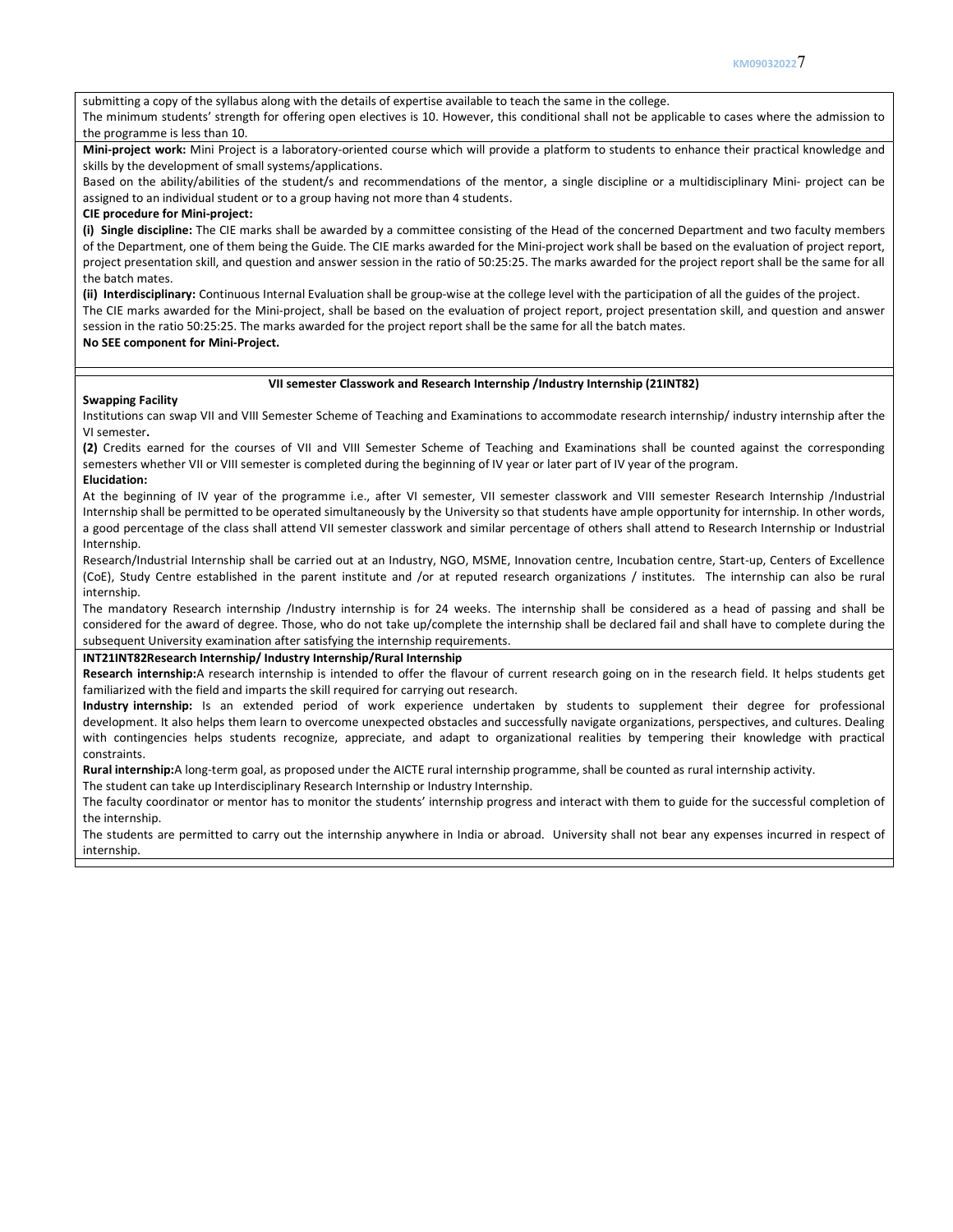# VISVESVARAYA TECHNOLOGICAL UNIVERSITY, BELAGAVI B.E. in Information Science and Engineering Scheme of Teaching and Examinations 2021 Outcome-Based Education(OBE) and Choice Based Credit System (CBCS) (Effective from the academic year 2021 - 22)

Swappable VII and VIII SEMESTER

|                | <b>VII SEMESTER</b>              |        |                                                          |                                                                                    |                                                                                 |               |                                                                                 |                  |                          |                  |                          |                    |                |  |
|----------------|----------------------------------|--------|----------------------------------------------------------|------------------------------------------------------------------------------------|---------------------------------------------------------------------------------|---------------|---------------------------------------------------------------------------------|------------------|--------------------------|------------------|--------------------------|--------------------|----------------|--|
|                |                                  |        |                                                          |                                                                                    | <b>Teaching Hours / Week</b>                                                    |               |                                                                                 |                  | Examination              |                  |                          |                    |                |  |
| SI.<br>No      | Course and<br><b>Course Code</b> |        | <b>Course Title</b>                                      | Department (TD)<br>Paper Setting<br>Board (PSB)<br>and Question<br><b>Teaching</b> | Theory<br>Lecture<br>L                                                          | Tutorial<br>T | Practical/<br>Drawing<br>P                                                      | Self-Study<br>s  | Duration in<br>hours     | <b>CIE Marks</b> | SEE Marks                | <b>Total Marks</b> | Credits        |  |
|                | <b>PCC</b>                       |        | Cryptography and Network                                 |                                                                                    |                                                                                 |               |                                                                                 |                  |                          |                  |                          |                    |                |  |
| $\mathbf{1}$   | 21IS71                           |        | Security                                                 |                                                                                    | $\overline{3}$                                                                  | 0             | 0                                                                               |                  | 3                        | 50               | 50                       | 100                | 3              |  |
| $\overline{2}$ | <b>PCC</b><br>21CS72             |        | <b>Cloud Computing</b>                                   | Any CS Board                                                                       | $\overline{2}$                                                                  | 0             | 0                                                                               |                  | 3                        | 50               | 50                       | 100                | $\overline{2}$ |  |
| 3              | PEC<br>21XX72X                   |        | Professional elective Course-II                          | Department                                                                         | 3                                                                               | $\mathbf 0$   | 0                                                                               |                  | 3                        | 50               | 50                       | 100                | $\overline{3}$ |  |
| 4              | PEC<br>21XX73X                   |        | Professional elective Course-III                         |                                                                                    | 3                                                                               | $\Omega$      | 0                                                                               |                  | 3                        | 50               | 50                       | 100                | 3              |  |
| 5              | <b>OEC</b><br>21XX74X            |        | Open elective Course-II                                  | Concerned<br>Department                                                            | 3                                                                               | 0             | 0                                                                               |                  | 3                        | 50               | 50                       | 100                | $\overline{3}$ |  |
| 6              | Project<br>21ISP75               |        | Project work                                             |                                                                                    | Two contact hours /week for<br>interaction between the<br>faculty and students. |               |                                                                                 |                  | 3                        | 100              | 100                      | 200                | 10             |  |
|                |                                  |        |                                                          |                                                                                    |                                                                                 |               |                                                                                 |                  | <b>Total</b>             | 350              | 350                      | 700                | 24             |  |
|                | <b>VIII SEMESTER</b>             |        |                                                          |                                                                                    |                                                                                 |               |                                                                                 |                  |                          |                  |                          |                    |                |  |
|                |                                  |        |                                                          |                                                                                    | <b>Teaching Hours / Week</b>                                                    |               |                                                                                 |                  |                          |                  | <b>Examination</b>       |                    |                |  |
|                | Course and<br><b>Course Code</b> |        |                                                          |                                                                                    |                                                                                 |               |                                                                                 |                  |                          |                  |                          |                    |                |  |
| SI.<br>No      |                                  |        | <b>Course Title</b>                                      | Department<br>Teaching                                                             | Theory<br>Lecture<br>L                                                          | Tutorial<br>T | Practical/<br>Drawing<br>P                                                      | Self-Study<br>S. | Duration in<br>hours     | Marks<br>٣       | SEE Marks                | <b>Total Marks</b> | Credits        |  |
| $\mathbf{1}$   | Seminar<br>21IS81                |        | <b>Technical Seminar</b>                                 |                                                                                    |                                                                                 |               | One contact hour /week for<br>interaction between the<br>faculty and students.  |                  | $\overline{\phantom{a}}$ | 100              | $\overline{\phantom{a}}$ | 100                | 01             |  |
| $\overline{2}$ | INT<br>21INT82                   |        | Research Internship/ Industry<br>Internship              |                                                                                    |                                                                                 |               | Two contact hours /week for<br>interaction between the<br>faculty and students. |                  | 03<br>(Batch<br>wise)    | 100              | 100                      | 200                | 15             |  |
| 3              |                                  | 21NS83 | National Service Scheme (NSS)                            | <b>NSS</b>                                                                         |                                                                                 |               |                                                                                 |                  |                          |                  |                          |                    |                |  |
|                | <b>NCMC</b>                      | 21PE83 | <b>Physical Education (PE) (Sports</b><br>and Athletics) | PE                                                                                 |                                                                                 |               | Completed during the<br>intervening period of III                               |                  | $\overline{\phantom{a}}$ | 50               | 50                       | 100                | $\pmb{0}$      |  |
|                |                                  | 21YO83 | Yoga                                                     | Yoga                                                                               |                                                                                 |               | semester toVIII semester.                                                       |                  | Total                    | 250              | 150                      | 400                | 16             |  |
|                |                                  |        |                                                          |                                                                                    |                                                                                 |               |                                                                                 |                  |                          |                  |                          |                    |                |  |
|                |                                  |        |                                                          | <b>Professional Elective - II</b>                                                  |                                                                                 |               |                                                                                 |                  |                          |                  |                          |                    |                |  |
| 21CS721        |                                  |        | Object oriented Modelling and Design                     |                                                                                    | 21CS724                                                                         |               | <b>Blockchain Technology</b>                                                    |                  |                          |                  |                          |                    |                |  |
| 21CS722        |                                  |        | <b>Digital Image Processing</b>                          |                                                                                    | 21CS725                                                                         |               | Internet of Things                                                              |                  |                          |                  |                          |                    |                |  |
| 21IS723        |                                  |        | User Interface Design                                    |                                                                                    |                                                                                 |               |                                                                                 |                  |                          |                  |                          |                    |                |  |

| <b>Professional Elective - III</b> |                                           |         |                                                   |  |  |  |  |  |
|------------------------------------|-------------------------------------------|---------|---------------------------------------------------|--|--|--|--|--|
| 21CS731                            | Software Architecture and Design Patterns | 21CS734 | Robotic Process Automation Design and Development |  |  |  |  |  |
| 21CS732                            | File structures                           | 21CS735 | NoSQL Data Base                                   |  |  |  |  |  |
| 21CS733                            | Deep Learning                             |         |                                                   |  |  |  |  |  |
|                                    |                                           |         |                                                   |  |  |  |  |  |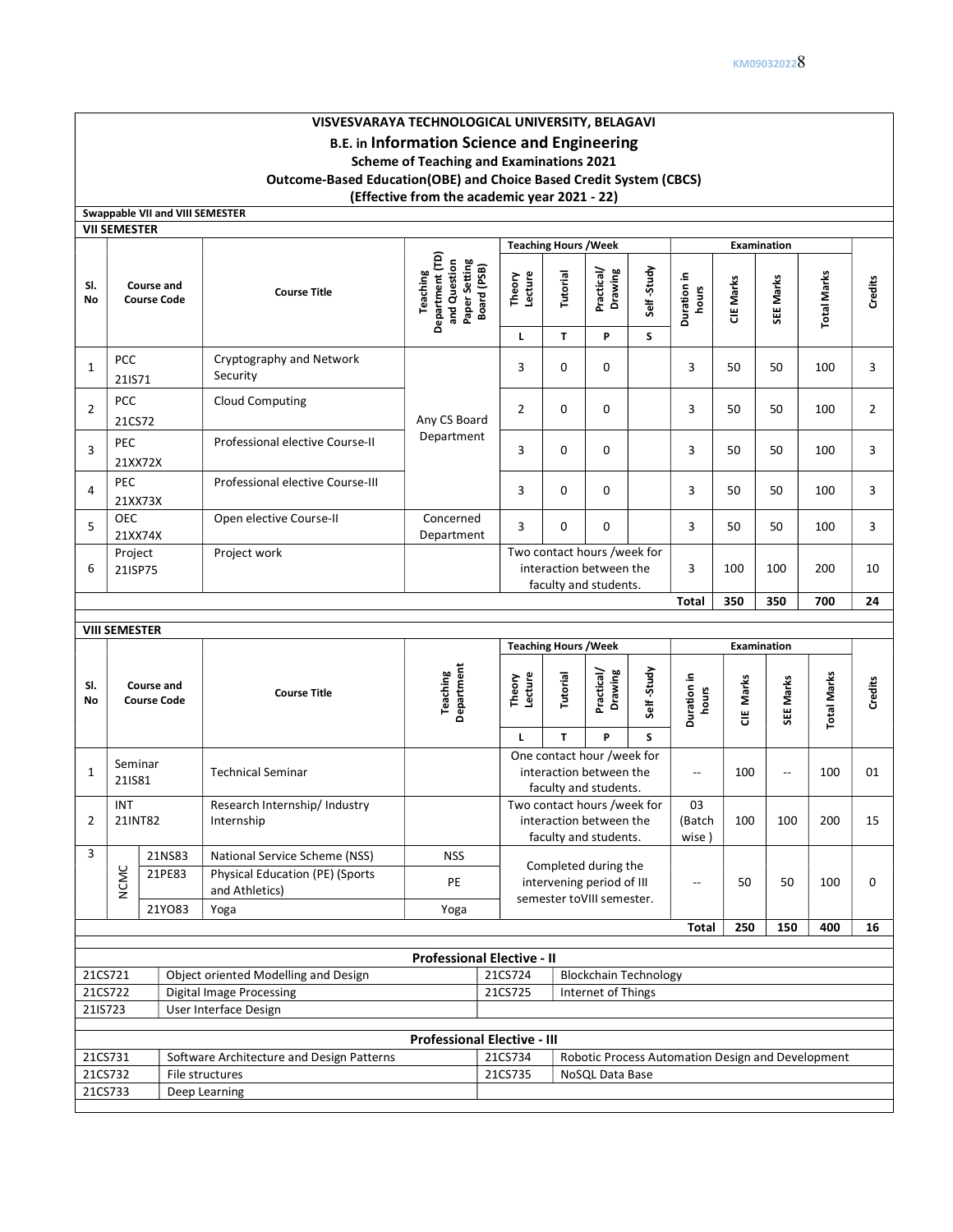## Open Electives - II offered by the Department to other Department students 21CS741 Programming in Python 21CS744 Introduction to Data Science 21CS742 | Introduction to AI and ML 21CS745 21CS743 | Introduction to Big Data Note: PCC: Professional Core Course, PEC: Professional Elective Courses, OEC-Open Elective Course, AEC -Ability Enhancement Courses. L –Lecture, T – Tutorial, P- Practical / Drawing, S – Self Study Component, CIE: Continuous Internal Evaluation, SEE: Semester End Examination. Note: VII and VIII semesters of IV year of the programme (1) Institutions can swap VII and VIII Semester Scheme of Teaching and Examinations to accommodate research internship/ industry internship after the VI semester. (2) Credits earned for the courses of VII and VIII Semester Scheme of Teaching and Examinations shall be counted against the corresponding semesters whether VII or VIII semester is completed during the beginning of IV year or later part of IV year of the programme. PROJECT WORK (21XXP75): The objective of the Project work is (i) To encourage independent learning and the innovative attitude of the students. (ii) To develop interactive attitude, communication skills, organization, time management, and presentation skills. (iii) To impart flexibility and adaptability. (iv) To inspire team working. (v) To expand intellectual capacity, credibility, judgment and intuition. (vi) To adhere to punctuality, setting and meeting deadlines. (vii) To instil responsibilities to oneself and others. (viii)To train students to present the topic of project work in a seminar without any fear, face the audience confidently, enhance communication skills, involve in group discussion to present and exchange ideas. CIE procedure for Project Work: (1) Single discipline: The CIE marks shall be awarded by a committee consisting of the Head of the concerned Department and two senior faculty members of the Department, one of whom shall be the Guide. The CIE marks awarded for the project work, shall be based on the evaluation of project work Report, project presentation skill, and question and answer session in the ratio 50:25:25. The marks awarded for the project report shall be the same for all the batch mates. (2) Interdisciplinary: Continuous Internal Evaluation shall be group-wise at the college level with the participation of all guides of the college. Participation of external guide/s, if any, is desirable. The CIE marks awarded for the project work, shall be based on the evaluation of project work Report, project presentation skill, and question and answer session in the ratio 50:25:25. The marks awarded for the project report shall be the same for all the batch mates. SEE procedure for Project Work: SEE for project work will be conducted by the two examiners appointed by the University. The SEE marks awarded for the project work, shall be based on the evaluation of project work Report, project presentation skill, and question and answer session in the ratio 50:25:25. TECHNICAL SEMINAR (21XXS81): The objective of the seminar is to inculcate self-learning, present the seminar topic confidently, enhance communication skill, involve in group discussion for exchange of ideas. Each student, under the guidance of a Faculty, shall choose, preferably, a recent topic of his/her interest relevant to the programme of Specialization. (i) Carry out literature survey, systematically organize the content. (ii) Prepare the report with own sentences, avoiding a cut and paste act. (iii)Type the matter to acquaint with the use of Micro-soft equation and drawing tools or any such facilities. (iv) Present the seminar topic orally and/or through PowerPoint slides. (v) Answer the queries and involve in debate/discussion. (vi) Submit a typed report with a list of references. The participants shall take part in the discussion to foster a friendly and stimulating environment in which the students are motivated to reach high standards and become self-confident. Evaluation Procedure: The CIE marks for the seminar shall be awarded (based on the relevance of the topic, presentation skill, participation in the question and answer session, and quality of report) by the committee constituted for the purpose by the Head of the Department. The committee shall consist of three teachers from the department with the senior-most acting as the Chairman. Marks distribution for CIE of the course: Seminar Report:50 marks Presentation skill:25 marks Question and Answer: 25 marks.∎No SEE component for Technical Seminar Non – credit mandatory courses (NCMC): National Service Scheme/Physical Education (Sport and Athletics)/ Yoga: (1) Securing 40 % or more in CIE,35 % or more marks in SEE and 40 % or more in the sum total of CIE + SEE leads to successful completion of the registered course.

(2) In case, students fail to secure 35 % marks in SEE, they has to appear for SEE during the subsequent examinations conducted by the University. (3)In case, any student fails to register for NSS, PE or Yoga/fails to secure the minimum 40 % of the prescribed CIE marks, he/she shall be deemed to have not completed the requirements of the course. In such a case, the student has to fulfill the course requirements during subsequently to earn the qualifying CIE marks subject to the maximum programme period.

(4) Successful completion of the course shall be indicated as satisfactory in the grade card. Non-completion of the course shall be indicated as Unsatisfactory.

(5) Thesecourses shall not be considered for vertical progression as well as for the calculation of SGPA and CGPA, but completion of the courses shall be mandatory for the award of degree.